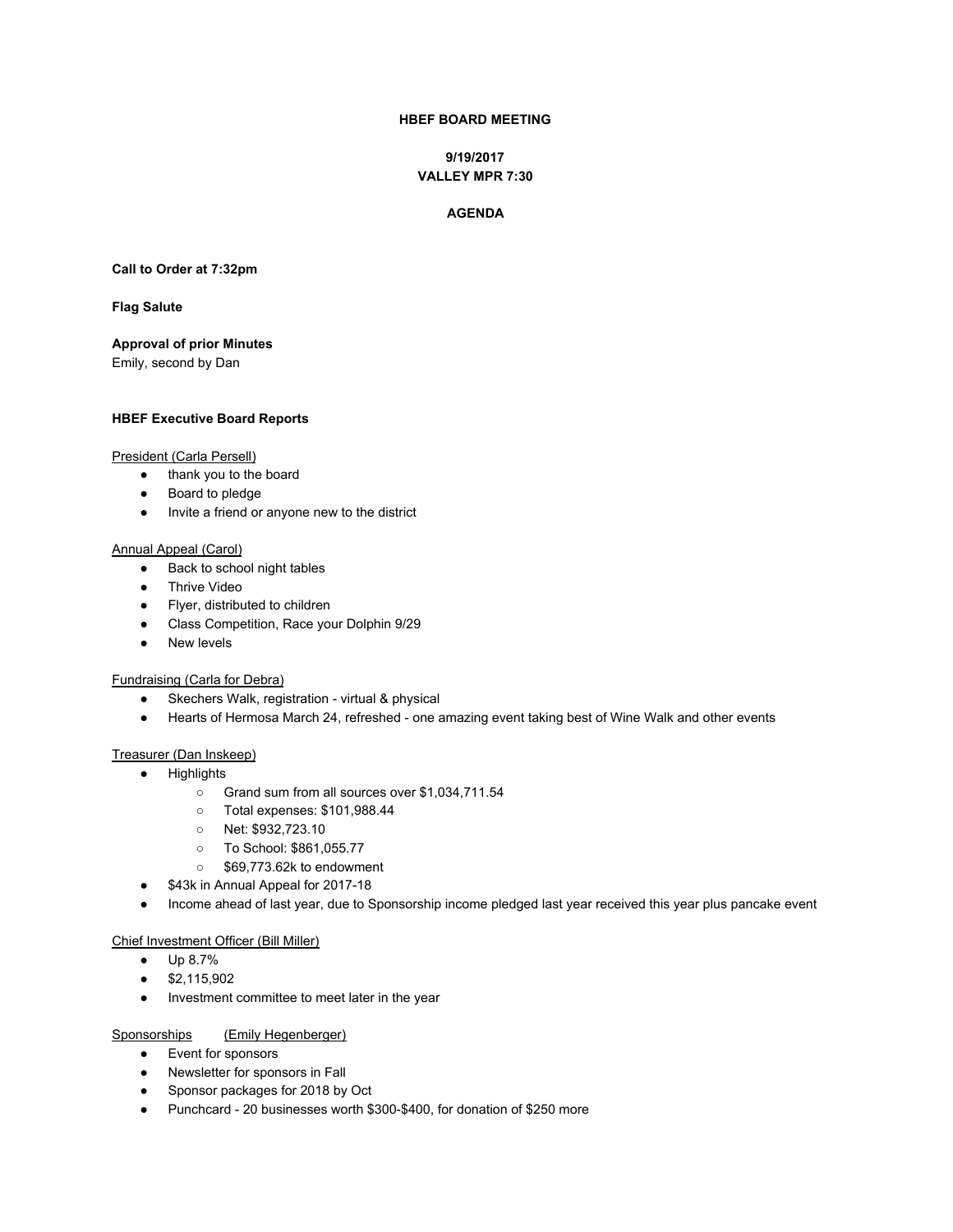#### Operations (Alissa Miller)

● Not present, nothing to report

## Secretary (Monica)

● Not present, Stephen & Ali took notes

Marketing (Jonalyn Morris Busam/Stephen McCall)

- Communications
- Collaboration + Partnership
	- marketing@ + pr@
- PR / offline
- **Online** 
	- Social
- Thrive video

# **HVPTO Reports**

## **President (Autumn)**

- New spirit wear
- Ramping up to Halloween carnival

## **Treasurer (Heather)**

- Highlights 2016-17:, \$137k raised, \$121, 903 support
	- Enrichment supplies & software
	- Assemblies, field trips & camps
	- Staff appreciation & development
	- Student recognition & Events
	- School Clubs & Extracurricular Activities
	- Volunteer/Parent Appreciation & Other
	- Non-cash support volunteer hours

## **Fundraising (Liz)**

- Back to School Picnic, updates
- Operation Gratitude

## **Jenny & Louise**

- Parking lot fundraisers
- Grants, grade level entries by middle-March

## **Communications (Dana, Christine, Lisa)**

- Room Parents all classrooms
- Looking to revamp website
- Parent Percentage Nights (Dana) The Deck \$1,800
	- Paradis Ice Cream, Sweet Blooms

## **Other Reports**

## Superintendent – Pat Escalante

- SAC (Superintendent Advisory Committee Friday after Board meeting)
- Thrive Video Exceptional Feel Good
- Diversity of ideas different perspectives, stay away for the noise